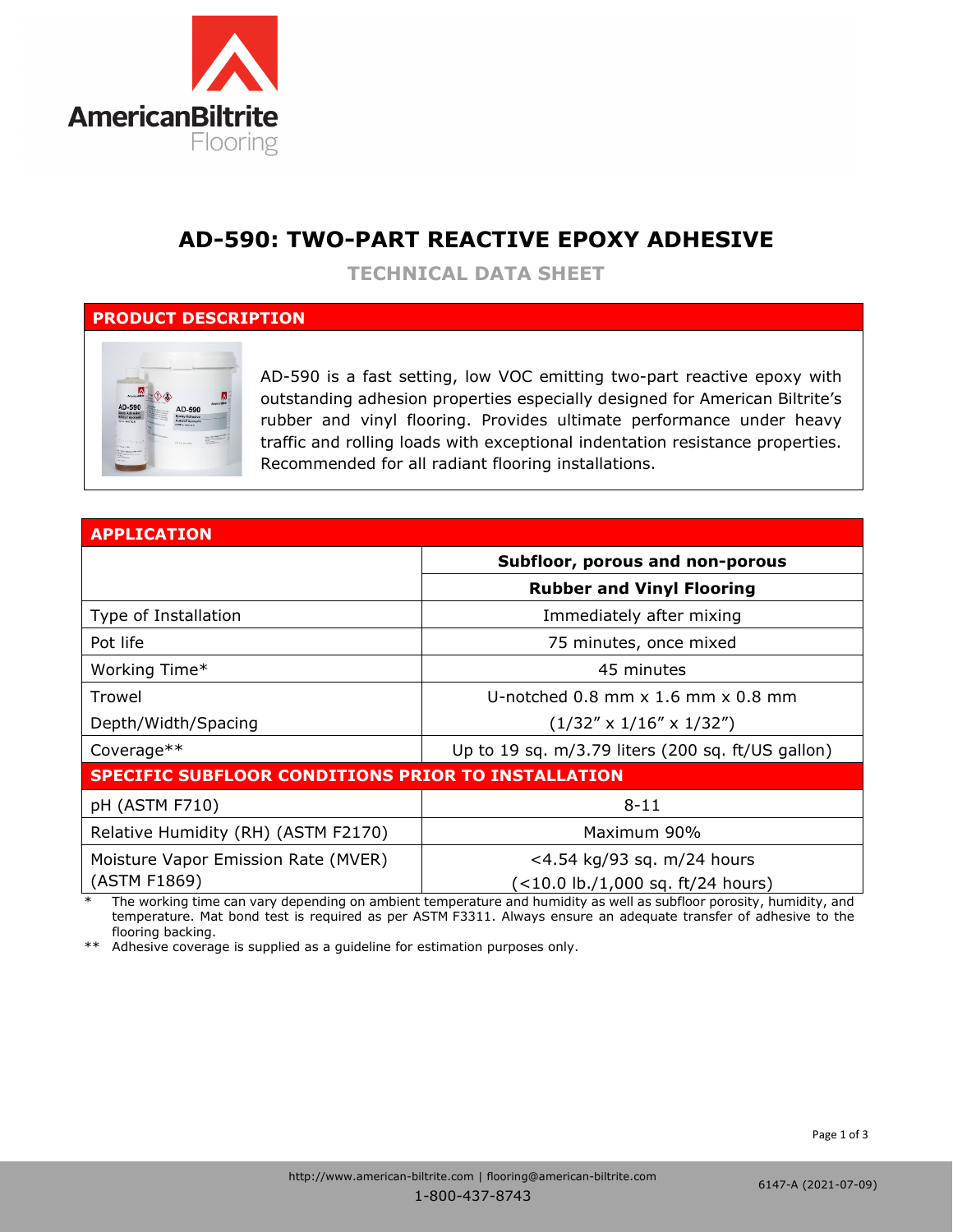

# **AD-590: TWO-PART REACTIVE EPOXY ADHESIVE**

**TECHNICAL DATA SHEET**

### **MIXING INSTRUCTIONS**

- Parts A and B are packaged to exact quantity ratios for maximum performance.
- Pour all material out of the Part B container into Part A. Place the cap back on the Part B container and turn the container upside down to ensure that all remaining material drains into the cap. Pour the remaining material into Part A.
- Always mix complete units. Do not add other materials to this mixture.
- Use a low-speed mixer to ensure that the Part A and Part B are mixed thoroughly to the consistency of a smooth, homogenous paste (generally achieved within 3 minutes). Inadequate mixing will cause bond failure. Avoid prolonged mixing. Do not allow the mixed product to sit in the container as the heat generated by the chemical mixture will reduce pot life.
- Immediately after mixing, apply the adhesive to the substrate.

## **SPECIFIC INSTRUCTIONS AFTER INSTALLATION**

Roll the flooring in both directions with a 45 kg (100 lb.) sectional roller.

Clean up must be performed prior to adhesive curing with soapy water, rubbing alcohol, denatured alcohol, or methyl hydrate. Do not use mineral spirits.

Protection:

- Up to 6 hours after installation: no traffic;
- From 6 to 24 hours: Light traffic, heat welding;
- After 24 hours: Moderate to heavy traffic, initial maintenance.

### **ADHESIVE PROPERTIES**

| APIILV I I IV I LIVI 1                       |                                             |
|----------------------------------------------|---------------------------------------------|
| Polymer                                      | Epoxy                                       |
| Color                                        | Beige                                       |
| <b>Size</b>                                  | Part A: 3.1 liters (0.82 US gallon)         |
|                                              | Part B: 0.45 liter (0.12 US gallon)         |
|                                              | Mix: approx. 3.56 liters (0.94 US gallon)   |
| Storage conditions                           | Between 18 °C and 29 °C (65°F and 85°F)     |
| Shelf life                                   | 18 months when stored in original packaging |
| VOC (SCAQMD rule #1168)                      | <12 g/liter (1.6 oz/US gallon)              |
| Certification (Indoor Environmental Quality) | FloorScore                                  |
| LEED projects eligibility                    | See LEED v4 Matrix                          |